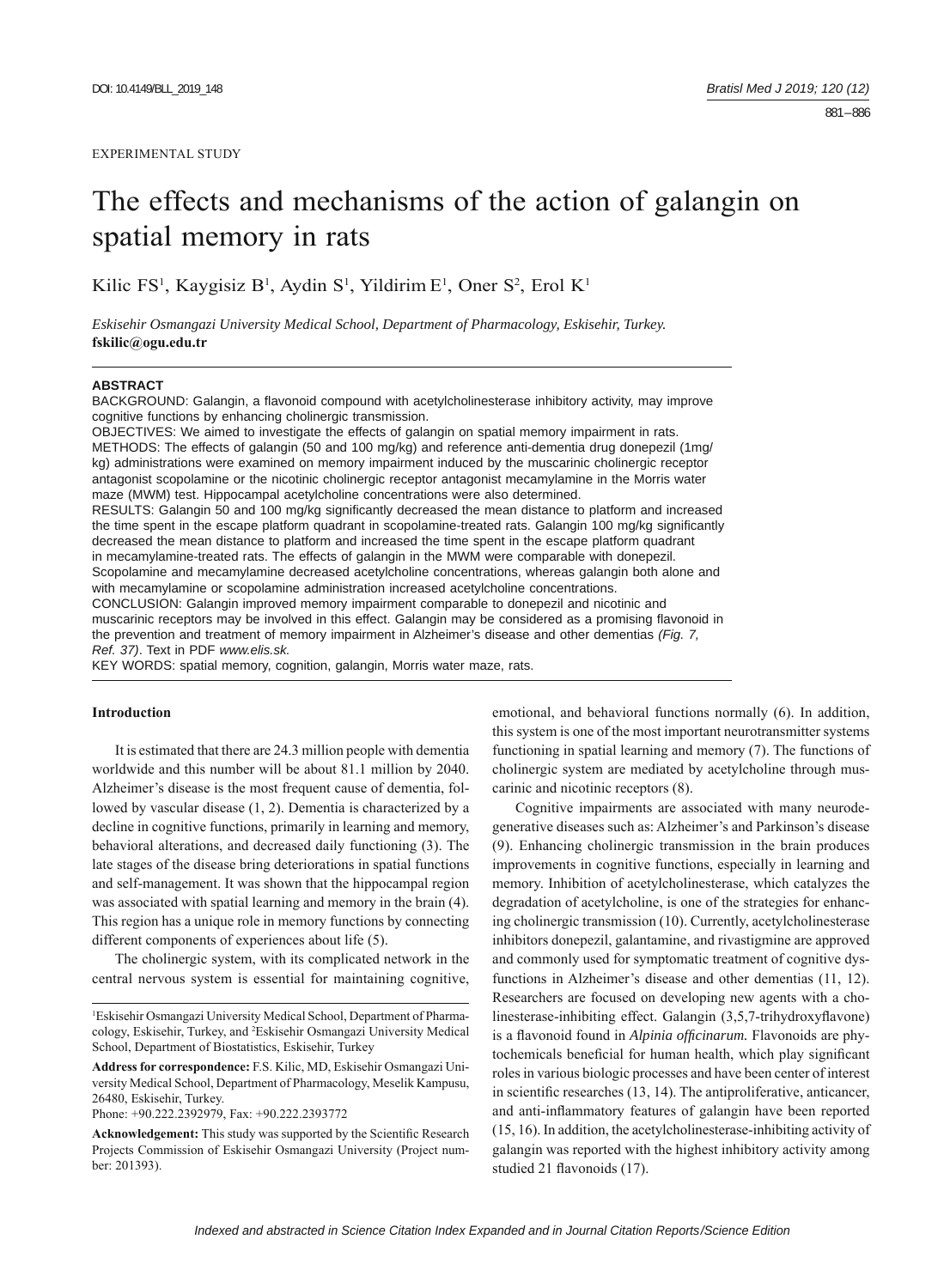## 881 – 886

In this study, we aimed to investigate the effects of acute galangin administration on spatial memory and mechanisms involved in rats in the Morris water maze (MWM) test. The MWM is a test used to investigate spatial learning and memory, it is superior to other tests that assess learning and memory  $(18, 19)$ . For this purpose, galangin was administered both alone and with a nicotinic cholinergic receptor antagonist, mecamylamine or with a muscarinic cholinergic receptor antagonist, scopolamine. In addition, the effects of galangin on hippocampal acetylcholine concentrations were also studied. The effects of galangin in the MWM were compared to donepezil, which was used as a reference anti-dementia drug.

#### **Material and methods**

#### *Experimental Design and Groups*

The effects of acute galangin administration were investigated on mecamylamine or scopolamine-induced memory impairment using a spatial navigation task in the MWM in rats. Mecamylamine, a nicotinic cholinergic receptor antagonist or scopolamine, a muscarinic cholinergic receptor antagonist, were used to induce memory impairment and also to assess possible involving muscarinic or nicotinic cholinergic mechanisms in the effects of galangin. To compare the effects of galangin in MWM, donepezil was used as a reference drug, which has acetylcholinesterase inhibitor activity and is approved for Alzheimer's disease and other dementias (20). The groups were composed as below:

#### *In naive rats (unimpaired memory):*

- 1. Control group  $(n = 8)$
- 2. Galangin 50 mg/kg group (n = 8): Galangin 50 mg/kg

3. Galangin 100 mg/kg group (n = 8): Galangin 100 mg/kg *In mecamylamine-treated rats:* 

- 1. Control group ( $n = 8$ ): vehicle injected group
- 2. Mecamylamine group ( $n = 8$ ): mecamylamine 7.5 mg/kg
- 3. Galangin 50 mg/kg group (n = 8): Galangin 50 mg/kg + mecamylamine 7.5 mg/kg
- 4. Galangin 100 mg/kg group (n = 8): Galangin 100 mg/kg + mecamylamine 7.5 mg/kg
- 5. Donepezil group (n = 8): Donepezil 1 mg/kg + mecamylamine 7.5 mg/kg

## *In scopolamine-treated rats:*

- 1. Control group ( $n = 8$ ): vehicle injected group
- 2. Scopolamine group (n = 8): scopolamine 1.5 mg/kg
- 3. Galangin 50 mg/kg group (n = 8): Galangin 50 mg/kg + scopolamine 1.5 mg/kg
- 4. Galangin 100 mg/kg group (n = 8): Galangin 100 mg/kg + scopolamine 1.5 mg/kg
- 5. Donepezil group ( $n = 8$ ): Donepezil 1 mg/kg + scopolamine 1.5 mg/kg

Acute galangin or donepezil administrations were performed in the retention test. Mecamylamine or scopolamine were administered 30 minutes after galangin or donepezil injections and then the rats were immediately released to the pool for the retention test.

#### *Animals*

Male Sprague Dawley rats (250–300 g) were used in the study. Animals were sheltered in standard conditions of light (12 hours light / dark cycle) and temperature  $(21 \pm 1 \degree C)$ . Food and water were available *ad libitum*. All the experiments were performed with the permission of the Local Ethics Committee of Eskisehir Osmangazi University for the care and use of laboratory animals (Date and number of the permission: 27-02-2013 / 317).

#### *Drugs*

Galangin (Alfa Aesar) were dissolved in distilled water: DMSO (5:1 ratio) and administered intraperitoneally. Donepezil hydrochloride monohydrate (Sigma-Aldrich) and mecamylamine hydrochloride (Santa Cruz Biotechnology) were dissolved in saline and injected subcutaneously. Scopolamine hydrobromide trihydrate (Acros Organics) were dissolved in saline and given intraperitoneally.

#### *Morris Water Maze (MWM)*

The MWM is the test used for evaluating spatial learning and memory (19). Test was performed according to literature (21). *Time spent in the escape platform quadrant (*s) and the *mean distance to platform (cm)* were recorded and analyzed using a video tracking system (Noldus Ethovision XT, Version 9, Wageningen, The Netherlands). The "mean distance to platform" means "the mean of the distance to the quadrant, in which the platform is positioned during a 60-s probe trial performance". If this value was smaller, it means that the rat swam closer to the escape platform during the probe test". The time spent in the escape platform quadrant and the mean distance to the platform calculations were used as measures for the development of spatial memory.

#### *Determination of hippocampal acetylcholine concentrations*

After the retention test, rats were sacrificed immediately and their hippocampal regions were dissected out for the determination of acetylcholine concentrations. Tissues were stored at –80 °C until the determination of acetylcholine concentrations. Acetylcholine concentrations were determined using an enzyme-linked immunosorbent assay, which was performed in accordance with the instructions of the commercial kit (EnzyChromTM Acetylcholine Assay Kit (EACL-100), BioAssay Systems, CA, USA).

# *Statistical analysis*

The SPSS Version 21 program was used for a statistical analysis. Data were statistically analyzed using one-way analysis of variance (ANOVA) or the Kruskal–Wallis test. In addition, the Tamhane test was used for multiple comparisons. P<0.05 was accepted as statistically significant.

## **Results**

*The effects of galangin on unimpaired memory in naive rats in MWM*

Galangin at both doses, 50 and 100 mg/kg, did not alter the *time spent in the escape platform quadrant* and the *mean distance to*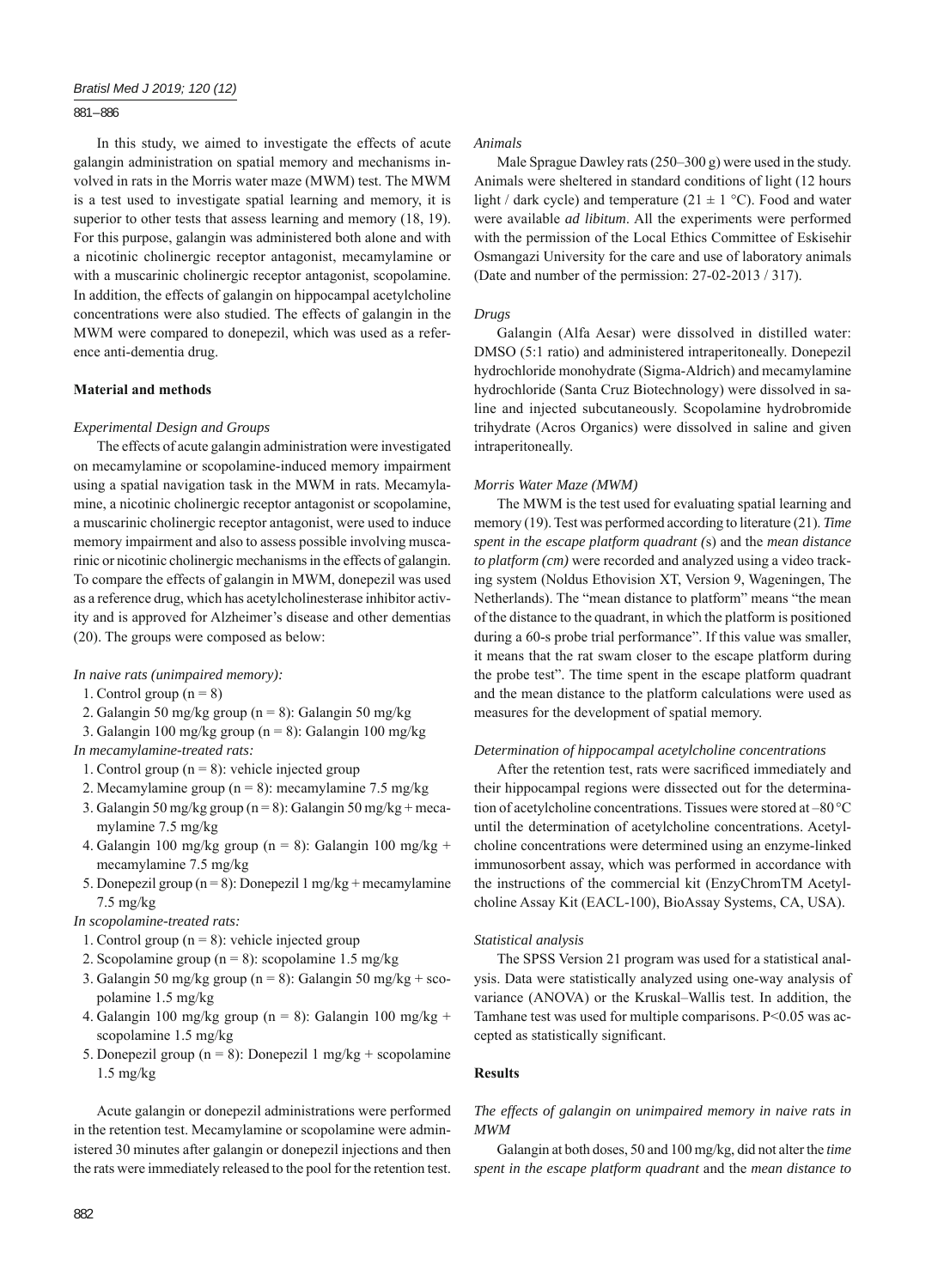

**Fig. 1. The effects of galangin on the time spent in the escape platform quadrant in naïve rats. Results are given as the median (25–75 % percentiles). G 50: Galangin 50 mg/kg, G 100: Galangin 100 mg/kg.**



**Fig. 2. The effects of galangin on the mean distance to platform in naïve rats. Results are given as the median (25–75 % percentiles). G 50: Galangin 50 mg/kg, G 100: Galangin 100 mg/kg.**



**Fig. 3. The effects of galangin on the time spent in escape platform quadrant in rats with scopolamine-induced memory impairment. Results are given as the mean**  $\pm$  **SEM.**  $*$   $p < 0.05$ , compared with the control;  $+ p < 0.05$ , compared with the scopolamine group. S: **Scopolamine, S+G 50: Scopolamine+Galangin 50 mg/kg, S+G 100: Scopolamine+Galangin 100 mg/kg, S+D: Scopolamine+Donepezil.**

*platform* compared to the control, when it was administered alone without scopolamine or mecamylamine, which induce memory impairment in rats ( $p > 0.05$ ) (Figs 1 and 2, respectively).

# *The effects of galangin on scopolamine-induced memory impairment in MWM*

There was a significant decrease in the *time spent in the escape platform quadrant* and a significant increase in the *mean distance to platform* in scopolamine alone-injected rats compared

to the control group. Galangin at both doses of 50 and 100 mg/kg and donepezil 1 mg/kg significantly increased the *time spent in the escape platform quadrant* and decreased the *mean distance to platform* in scopolamine-injected rats compared to scopolamine alone-injected rats ( $p < 0.05$ ) (Figs 3 and 4, respectively).

# *The effects of galangin on mecamylamine-induced memory impairment in MWM*

There was a significant decrease in the *time spent in the escape platform quadrant* and a significant increase in the *mean distance to platform* in mecamylamine alone-injected rats compared to the control group. Galangin at the 100 mg/kg dose and donepezil 1 mg/kg significantly increased the *time spent in the escape platform quadrant* and decreased the *mean distance to platform* in mecamylamine-injected rats compared to mecamylamine aloneinjected rats ( $p < 0.05$ ) (Figs 5 and 6, respectively).

*The effects of galangin on hippocampal acetylcholine concentrations in rats*

Scopolamine or mecamylamine significantly decreased acetylcholine concentrations compared to the control (Fig. 7). Both



**Fig. 4. The effects of galangin on the mean distance to platform in rats with scopolamine-induced memory impairment. Results are giv**en as the mean  $\pm$  SEM. \* p < 0.05, compared to the control; + p < **0.05, compared to the scopolamine group. S: Scopolamine, S+G 50: Scopolamine+Galangin 50 mg/kg, S+G 100: Scopolamine+Galangin 100 mg/kg, S+D: Scopolamine+Donepezil.**



**Fig. 5. The effects of galangin on the time spent in the escape platform quadrant in rats with mecamylamine-induced memory impairment. Results are given as the mean ± SEM. \* p < 0.05, compared to control; + p < 0.05, compared to mecamylamine group. M: Mecamylamine, M+G 50: Mecamylamine+Galangin 50 mg/kg, M+G 100: Mecamylamine + Galangin 100 mg/kg, M+ D: Mecamylamine +Donepezil.**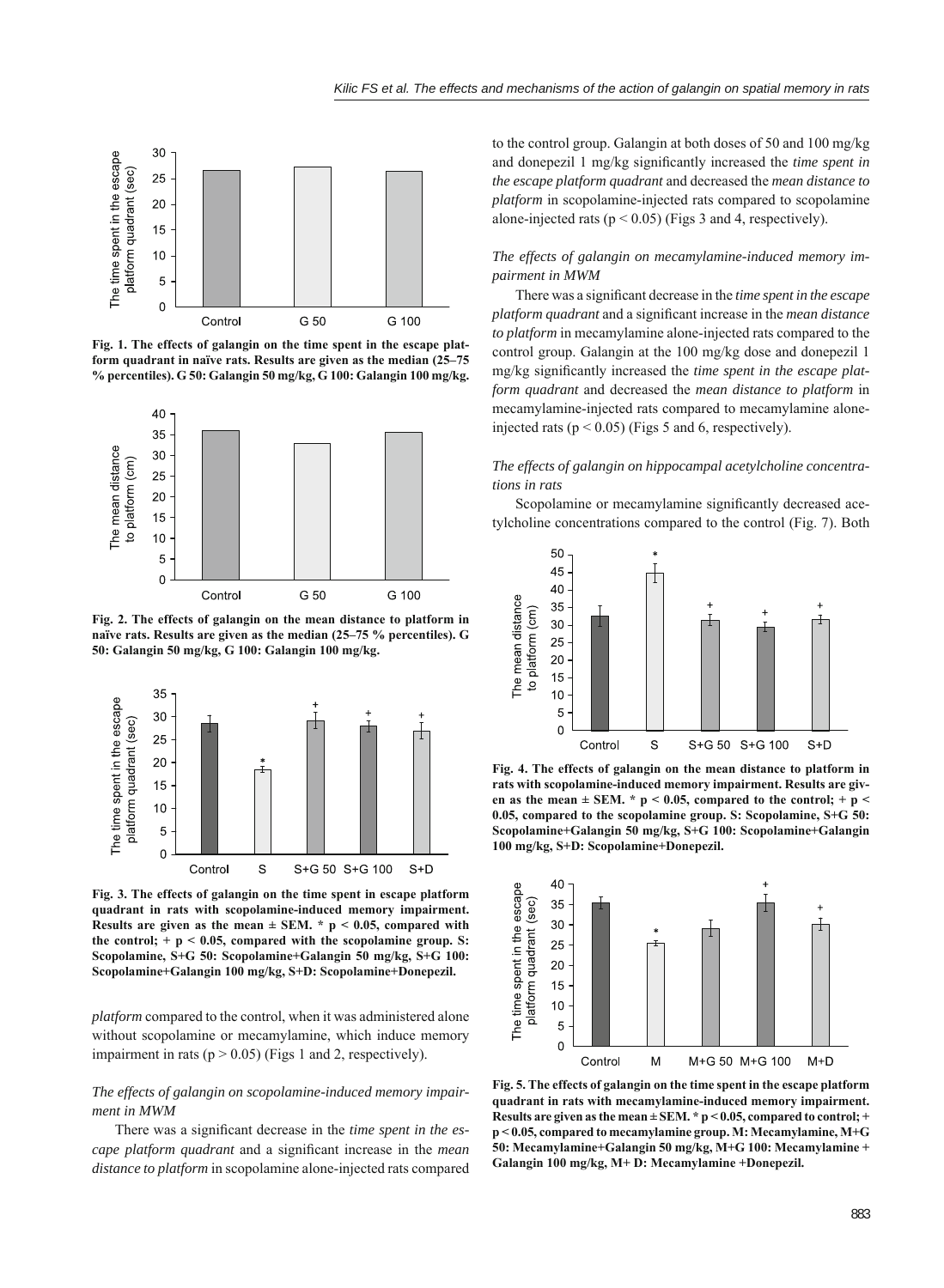

**Fig. 6. The effects of galangin on the mean distance to platform in rats with mecamylamine-induced memory impairment. Results**  are given as the median  $(25-75\%$  percentiles). \*  $p < 0.05$ , com**pared to the control; + p < 0.05, compared to the mecamylamine group. M: Mecamylamine, M+G 50: Mecamylamine+Galangin 50 mg/kg, M+G 100: Mecamylamine+Galangin 100 mg/kg, M+ D: Mecamylamine+Donepezil.**



**Fig. 7. The effects of galangin alone or in combination with scopolamine or mecamylamine on hippocampal acetylcholine concentrations. G 50: Galangin 50 mg/kg, G 100: Galangin 100 mg/kg, S: scopolamine, M: mecamylamine, S+G 50: Scopolamine+Galangin 50 mg/kg, S+G 100: Scopolamine+Galangin 100 mg/kg, M+G 50: Mecamylamine+Galangin 50 mg/kg, M+G 100: Mecamylamine+Galangin 100 mg/kg. \* p < 0.05, compared to the control, + p < 0.05, compared to scopolamine ^ compared to the mecamylamine group.**

galangin doses increased acetylcholine concentrations, when administered with scopolamine compared to the scopolamine alone group (Fig. 7). In addition, galangin 100 mg/kg dose increased acetylcholine concentrations, when administered with mecamylamine, compared to mecamylamine alone group (Fig. 7). Also, galangin at both doses of 50 and 100 mg/kg increased acetylcholine concentrations compared to the control in treatment-naïve rats that did not take scopolamine or mecamylamine injections (Fig. 7). In this aspect, we may suggest that galangin may be preventive for memory impairment.

#### **Discussion**

In this study, we investigated the effects of acute galangin administration on scopolamine or mecamylamine-induced memory impairment in the MWM in rats. We observed that galangin prevented memory impairment induced by both scopolamine and mecamylamine. These effects were comparable to the reference drug donepezil, which is used in the treatment of dementia disorders. In addition, galangin increased hippocampal acetylcholine concentrations, when administered alone and also prevented the decrease in hippocampal acetylcholine concentrations induced by scopolamine or mecamylamine.

Alzheimer's disease is one of the most common causes of dementia (22). Although, there are acetylcholinesterase inhibitors that are used for the treatment of cognitive dysfunction in dementia, researchers are focused on developing more effective acetylcholinesterase inhibitors (23).

Galangin is a flavonoid compound that is commonly used in traditional medicine (24). Many bioactivities of galangin such as: antiinflammatory, anticancer, and antiviral effects have been reported (25). In addition, based on the studies reporting the potent acetylcholinesterase inhibitory effect of galangin, it was suggested that galangin might be a potential treatment option in Alzheimer's disease and other dementias (17, 23, 26, 27). Low brain acetylcholine concentrations, especially in the hippocampus, are associated with cognitive dysfunction and increasing acetylcholine concentrations in the brain via inhibition of acetylcholinesterase, which is accepted as a helpful way of treating the cognitive dysfunction seen in Alzheimer's disease and other dementias (28, 29). In this study, galangin prevented the memory impairment induced by scopolamine or mecamylamine. These results may suggest a potential role for galangin in the treatment of dementia. Moreover, a preventive role for galangin may be suggested in memory impairment considering its enhancing effect on hippocampal acetylcholine concentrations, when administered alone. In contrast to our results, galangin showed no beneficial effect on D-galactose-induced cognitive dysfunction in mice (30). However, this study differs from our study in terms of the research method and the animals. In our study, we induced memory impairment by administering the muscarinic acetylcholine receptor antagonist scopolamine or nicotinic acetylcholine receptor antagonist mecamylamine to rats. Scopolamine is reported to inhibit cholinergic functions in the central nervous system and increase the activity of acetylcholinesterase (31, 32).

Galangin prevented both scopolamine and mecamylamineinduced memory impairment. Thus, we may suggest that galangin exerted this effect by affecting muscarinic and nicotinic acetylcholine receptors. This dual effect of galangin on both acetylcholine receptors may be explained by the increased acetylcholine concentrations in the hippocampus. We observed that acute galangin administration increased hippocampal acetylcholine concentrations at both doses of 50 and 100 mg/kg, when administered alone without scopolamine or mecamylamine injections. This is in accordance with the reported acetylcholinesterase inhibitory effect of galangin (17). In addition, galangin increased hippocampal acetylcholine concentrations, when administered in combination with scopolamine or mecamylamine. Moreover, it was reported that galangin exerted a neuroprotective effect in an Alzheimer's disease model and researchers suggested a potential role for galangin in its treatment (33). Additionally, it was observed that galangin inhibited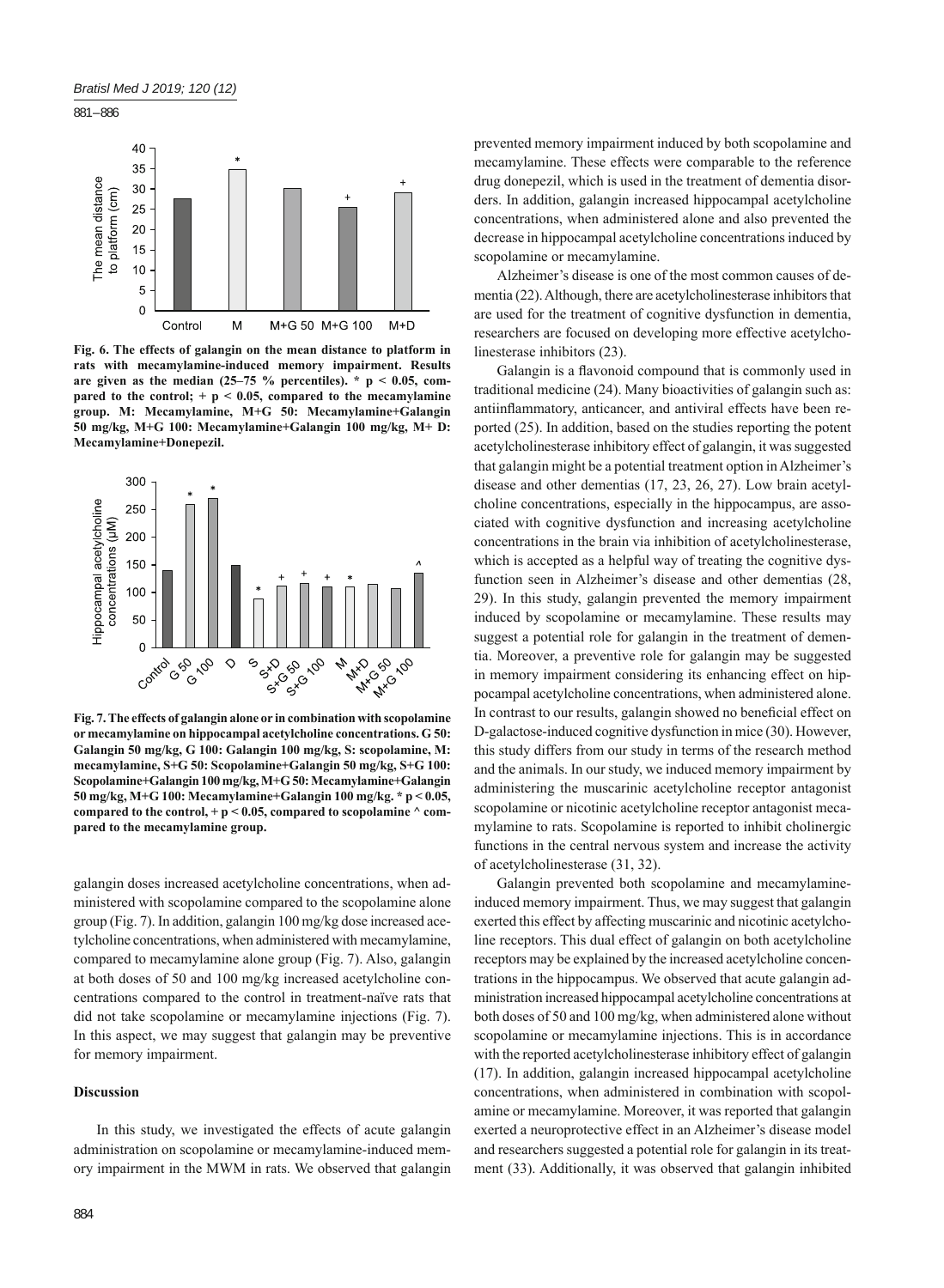experimentally induced neuroinflammation and considered it as a candidate agent in the treatment of neuroinflammatory diseases such as: Alzheimer's and Parkinson's disease (34). These studies present data supporting our results showing the beneficial effect of galangin on memory impairment.

Dementia diseases are one of the most common health and socioeconomic problems in the elderly population worldwide (35). Acetylcholinesterase inhibitors are first-line treatment options in Alzheimer's disease and other dementias (36, 37). In this study, we compared the effects of galangin with the acetylcholinesterase inhibitor donepezil, which is commonly prescribed in dementia and observed that galangin is comparable to donepezil.

#### **Conclusion**

Galangin may improve memory impairment. Both nicotinic and muscarinic receptors may be involved in this effect. We suggest that galangin may be a potential promising agent in the prevention and treatment of cognitive dysfunction.

#### **References**

**1. Atkins ER, Bulsara MK, Panegyres PK.** The natural history of earlyonset dementia: the Artemis Project. BMJ Open 2012; 2 (5): e001764.

2. Meng X, D'Arcy C. Education and dementia in the context of the cognitive reserve hypothesis: a systematic review with meta-analyses and qualitative analyses. PLoS One 2012; 7 (6): e38268.

**3. Knopman DS.** The initial recognition and diagnosis of dementia. Am J Med 1998; 104 (4A): 2S–12S; discussion 39S–42S.

**4. Murty VP, LaBar KS, Hamilton DA, Adcock RA.** Is all motivation good for learning? Dissociable influences of approach and avoidance motivation in declarative memory. Learn Mem 2011; 18 (11): 712–717.

**5. Kumaran D, Hassabis D, Spiers HJ, Kumaran D, Hassabis D, Spi**ers HJ. Impaired spatial and non-spatial configural learning in patients with hippocampal pathology. Neuropsychologia 2007; 45 (12): 2699–2711.

**6. Luchicchi A, Bloem B, Viaña JN, Mansvelder HD, Role LW.** Illuminating the role of cholinergic signaling in circuits of attention and emotionally salient behaviors. Front Synaptic Neurosci 2014; 6: 24.

**7. D'Hooge R, De Deyn PP.** Applications of the Morris water maze in the study of learning and memory. Brain Res Brain Res Rev 2001; 36  $(1): 60 - 90.$ 

**8. Scarr E, Gibbons AS, Neo J, Udawela M, Dean B.** Cholinergic connectivity: it's implications for psychiatric disorders. Front Cell Neurosci 2013; 7: 55.

**9. Tripathi PN, Srivastava P, Sharma P et al.** Biphenyl-3-oxo-1,2,4 triazine linked piperazine derivatives as potential cholinesterase inhibitors with anti-oxidant property to improve the learning and memory. Bioorg Chem 2019; 85: 82–96.

**10. Ghezzi L, Scarpini E, Galimberti D.** Disease-modifying drugs in Alzheimer's disease. Drug Des Devel Ther 2013; 7: 1471–1478.

11. Pohanka M. Inhibitors of acetylcholinesterase and butyrylcholinesterase meet immunity. Int J Mol Sci 2014; 15 (6): 9809–9825.

**12. Chambon C, Jatzke C, Wegener N, Gravius A, Danysz W.** Using cholinergic M(1) receptor positive allosteric modulators to improve me-

mory via enhancement of brain cholinergic communication. Eur J Pharmacol 2012; 697 (1–3): 73–80.

**13. Singh M, Kaur M, Silakari O.** Flavones: an important scaffold for medicinal chemistry. Eur J Med Chem 2014; 84: 206–239.

14. Ginter E, Simko V. Plant polyphenols in prevention of heart disease. Bratisl Lek Listy 2012;113 (8): 476–80.

**15. Chien ST, Shi MD, Lee YC, Te CC, Shih YW.** Galangin, a novel dietary flavonoid, attenuates metastatic feature via PKC/ERK signaling pathway in TPA-treated liver cancer HepG2 cells. Cancer Cell Int 2015; 15: 15.

16. Jung YC, Kim ME, Yoon JH et al. Anti-inflammatory effects of galangin on lipopolysaccharide-activated macrophages via ERK and NF-κB pathway regulation. Immunopharmacol Immunotoxicol 2014; 36 (6): 426–432.

17. Guo AJ, Xie HQ, Choi RC et al. Galangin, a flavonol derived from Rhizoma Alpiniae Officinarum, inhibits acetylcholinesterase activity in vitro. Chem Biol Interact 2010; 187 (1–3): 246–248.

18. Yau JL, Noble J, Hibberd C et al. Chronic treatment with the antidepressant amitriptyline prevents impairments in water maze learning in aging rats. J Neurosci 2002; 22 (4): 1436–1442.

**19. Vorhees CV, Williams MT.** Assessing spatial learning and memory in rodents. ILAR J 2014; 55 (2): 310–332.

**20. Hohnadel E, Bouchard K, Terry AV Jr.** Galantamine and donepezil attenuate pharmacologically induced deficits in prepulse inhibition in rats. Neuropharmacology 2007; 52: 542–551.

**21. Tanyeri P, Buyukokuroglu ME, Mutlu O et al.** Effects of ziprasidone, SCH23390 and SB277011 on spatial memory in the Morris water maze test in naive and MK-801 treated mice. Pharmacol Biochem Behav 2015; 138: 142–147.

**22. Takizawa C, Thompson PL, van Walsem A, Faure C, Maier WC.** Epidemiological and economic burden of Alzheimer's disease: a systematic literature review of data across Europe and the United States of America. J Alzheimers Dis 2015; 43 (4): 1271–1284.

23. Shaikh S, Verma A, Siddiqui S et al. Current acetylcholinesteraseinhibitors: a neuroinformatics perspective. CNS Neurol Disord Drug Targets 2014; 13 (3): 391–401.

24. Liu C, Ma M, Zhang J, Gui S, Zhang X, Xue S. Galangin inhibits human osteosarcoma cells growth by inducing transforming growth factorβ1-dependent osteogenic differentiation. Biomed Pharmacother 2017; 89: 1415–1421.

**25. Abubakar IB, Malami I, Yahaya Y, Sule SM.** A review on the ethnomedicinal uses, phytochemistry and pharmacology of Alpinia officinarum Hance. J Ethnopharmacol 2018; 224: 45–62.

**26. Katalinić M, Rusak G, Domaćinović Barović J et al.** Structural aspects of flavonoids as inhibitors of human butyrylcholinesterase. Eur J Med Chem 2010; 45 (1): 186–192.

**27. Shaikh S, Ahmad SS, Ansari MA et al.** Prediction of comparative inhibition efficiency for a novel natural ligand, galangin against human brain acetylcholinesterase, butyrylcholinesterase and 5-lipoxygenase: a neuroinformatics study. CNS Neurol Disord Drug Targets 2014; 13 (3): 452–459.

28. Lian W, Fang J, Xu L et al. DL0410 Ameliorates Memory and Cognitive Impairments Induced by Scopolamine via Increasing Cholinergic Neurotransmission in Mice. Molecules 2017; 22 (3). pii: E410.

**29. Skovgård K, Agerskov C, Kohlmeier KA, Herrik KF.** The 5-HT3 receptor antagonist ondansetron potentiates the effects of the acetylcho-